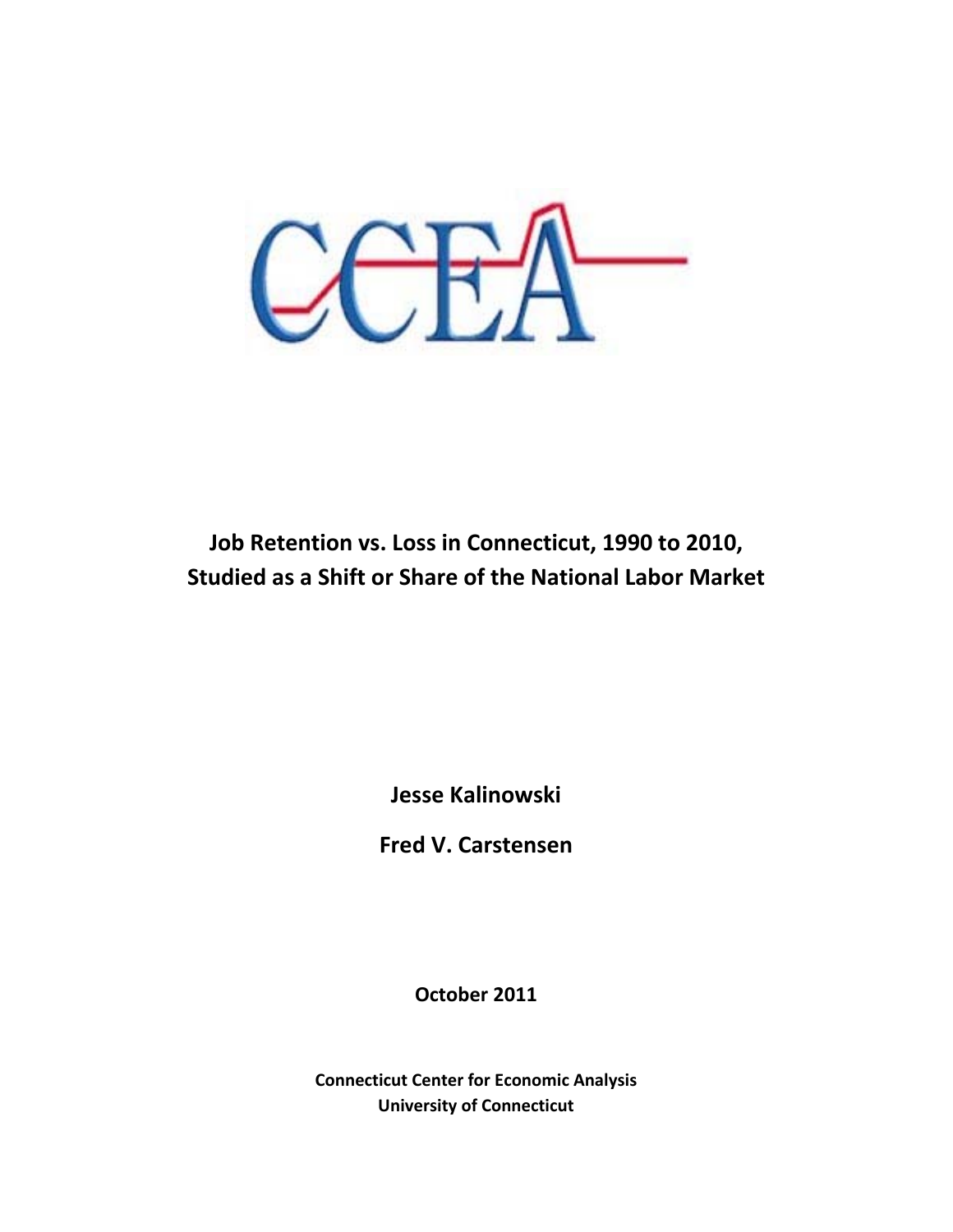#### **Introduction**

Throughout the 90's, Connecticut experienced marginal employment growth, seeing expansion from 1,644,200 jobs in January of 1990 to just 1,692,800 in January of 2001. But the last decade has been even less favorable to the state. By June 2011, there were 69,400 fewer people employed in Connecticut than there were at the start of the new millennia. This study looks at the nature of the dynamics within this stagnant employment experience, using a shift‐share analysis to illuminate the shifting shares among industrial sectors.

Shift-share analysis allows CCEA to identify the sources of local job loss by industry and then further study – at significant granularity – the components that make up this loss. The simple model assumes three components that makeup regional job change: a shift in national growth trends, changing industrial patterns within a locality, and differences in relative competiveness of sectors. Despite the simplicity, working knowledge of these effects has significance, especially when individual industries within a state are dissected and study periods are chosen carefully.

CCEA focuses on two extended periods for the traditional analysis, 1990‐2011 and 2001‐2011. The longer time frame captures the full study period and allow for better understanding of the employment contraction that occurred. But that long-term analysis does little to indicate trends. Given significant industrial changes that occurred during the 90's, CCEA then focused on the most recent time frame, January 2001 through June 2011, to tease out clear trends.

This analysis has three main sections: first, a description of the model; second, identification and analysis of the shift-share effects; third, a summary of the insights and policy implications.

#### **Description of the Traditional Shift‐share Model**

The traditional shift‐share model delineates a region's employment growth into three separate effects:

- 1) The effect from changes in overall national growth (N).
- 2) The industrial mix effect (IM), i.e. growth due to the difference between the industrial composition of the specified region and the United States as a whole.
- 3) The-regional shift (RS), i.e. changes in employment due to regional competitive advantages/disadvantages.

CCEA is concerned only with changes in Connecticut employment. As such, the algebraic representation of this delineation for the i-th industry is captured in the following equation:

$$
\Delta E = \sum_{i=1}^{n} (N_i + IM_i + RS_i)
$$

Where:

E is actual growth in Connecticut;

 $N_i$  is the growth of the i-th industry in Connecticut associated with overall nationwide growth;

- $IM<sub>i</sub>$  is the growth of the i-th industry associated with Connecticut's specific industry mix;
- $RS<sub>i</sub>$  is the growth of the i-th industry due to the regional shift; and

n is the number of industries in Connecticut.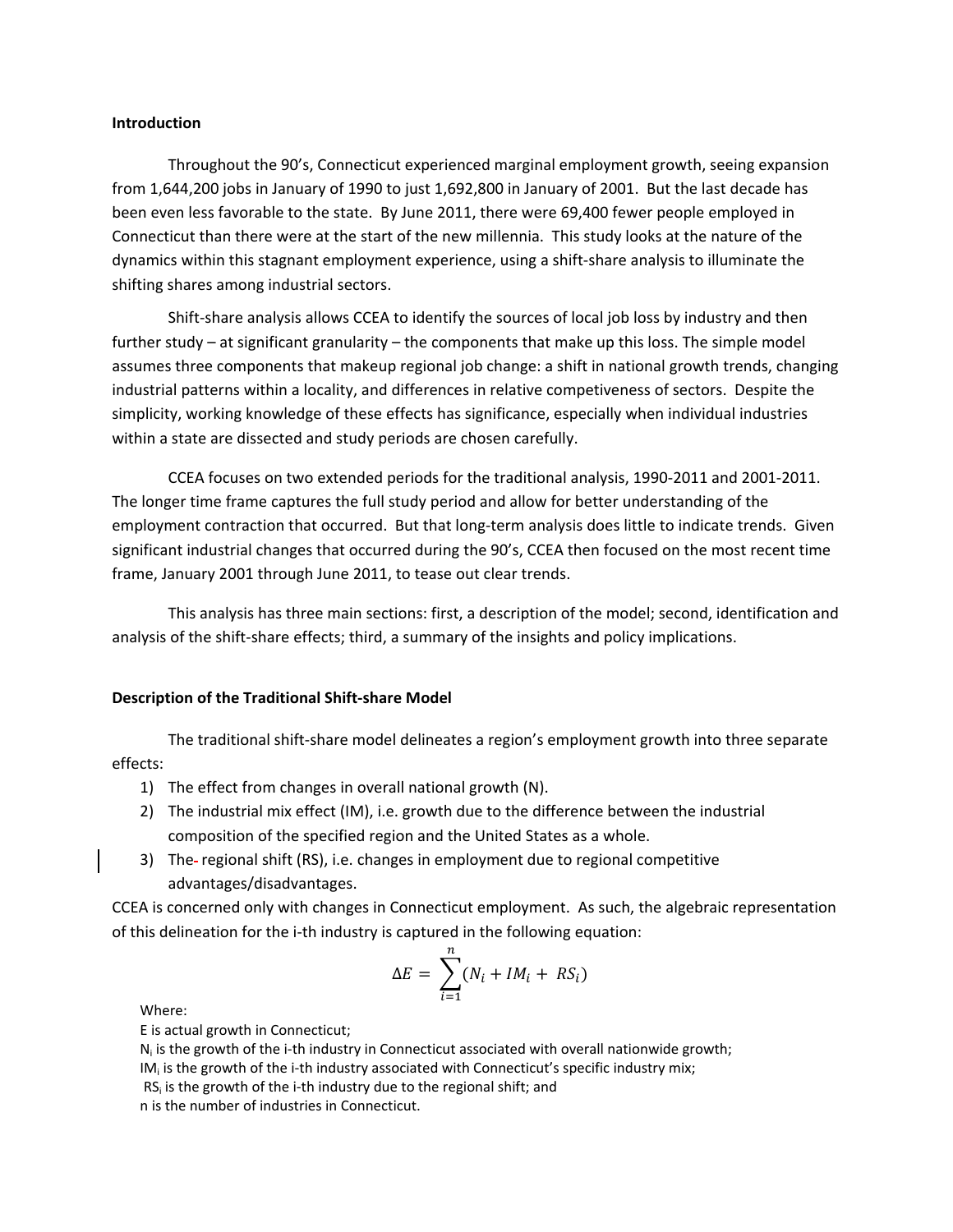# *National Growth*

The national growth component of a traditional shift‐share formula represents employment growth in a region had it grown at the rate of total national employment. For this study it reflects the growth in Connecticut employment from the base year of analysis to the end year, considering only national labor market expansion. The calculation is simply Connecticut's base year employment in each industry multiplied by the national employment growth rate, or total growth among all industries, over the course of the study period. Expressed mathematically as:

$$
N_i = (E_i^{t-1} \cdot N E^t /_{N E^{t-1}}) - E_i^{t-1}
$$

Where:

 $E_i^{t-1}$  is regional employment in industry "i" in the base year;  $NE^{t-1}$  is total national employment in the base year and  $NE<sup>t</sup>$  is total national employment in the end year.

# *Industrial Mix*

Employment shocks tend to have a significantly different effect on each individual industry. For example, the bursting of a housing bubble may hamper employment growth in the Construction and Real Estate industries to a much larger extent than it would others. The industrial mix component of a shift-share analysis measures the favorability of a particular region's make-up of industries. Specifically, it is the ratio of a specific industry's employment compared to the national ratio. From an employment perspective, this permits clearer understanding of diversification of industries within the region of study. The equation below captures the industrial mix component:

$$
IM_i = E_i \cdot \binom{NE_i^t}{NE_i^{t-1}} - \frac{NE^t}{NE^{t-1}}
$$

Where:

 $IM_i$  is the industrial mix component for industry "i";  $NE_i^{t-1}$  is total national employment for industry "i" in the base year; and  $NE_{i}^{t}$  is total national employment for industry "i" during the final year. Note:  $N E_i^t$  $\sqrt[{N_E}^{t-1}-{NE}^t{N_E}^{t-1}$  simply represents the difference between the growth rate in a specific

industry and the growth rate for all industries nationally.

# *Regional Shift*

The regional shift component of shift‐share analysis is typically thought the most informative result, especially from a policy perspective. This element compares the growth rate of a local sector with the growth rate for that same sector at the national level. It indicates which industries or sectors exhibit regional competitive advantages. The mathematical representation is:

$$
RS_i = E_i \cdot {R_i^t / \choose k_i^{t-1}} - {NE_i^t / \choose N E_i^{t-1}}
$$

Where:

 $\mathcal{C}_t$  is the competitive component for industry "i";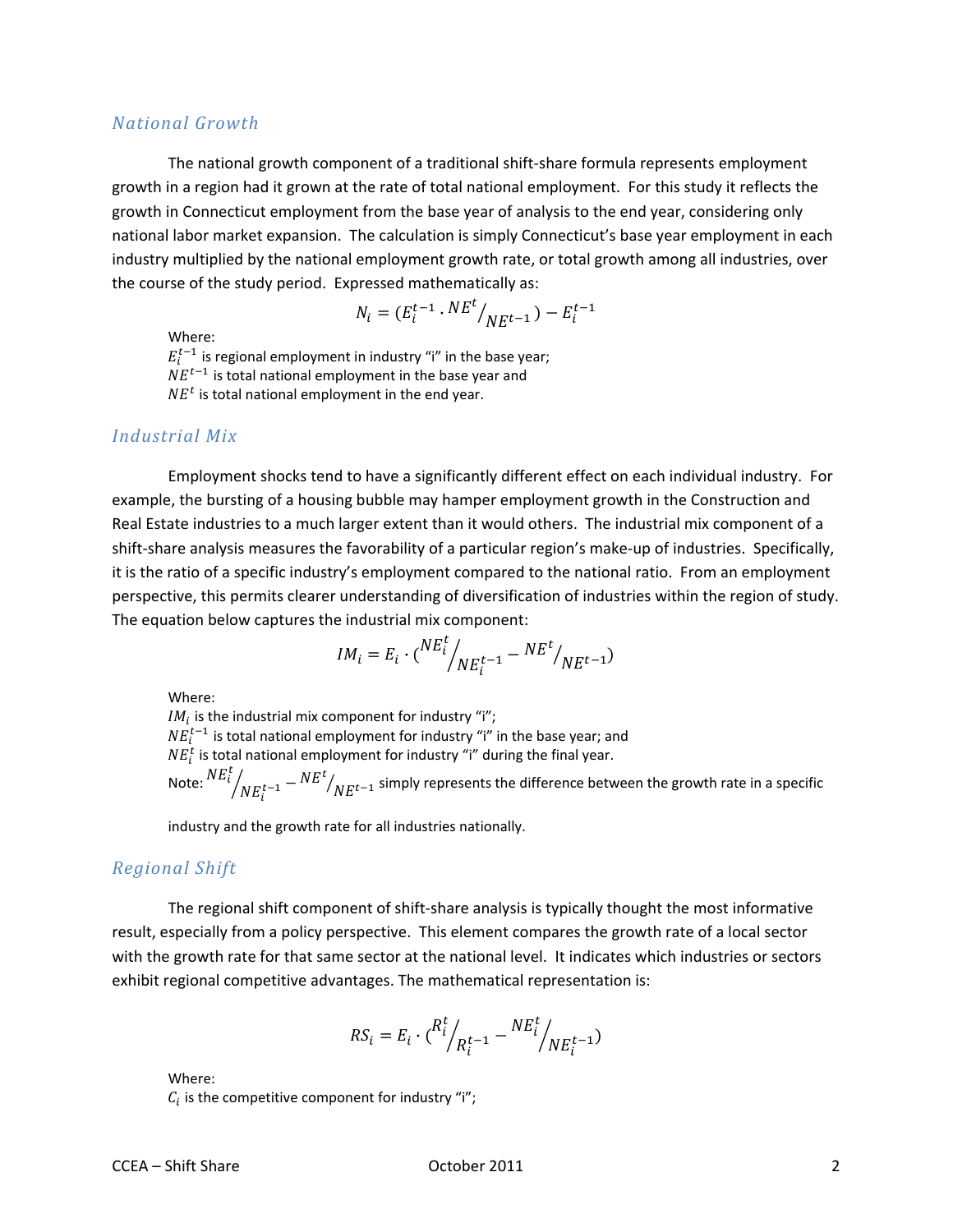$R_i^{t-1}$  is the total employment for industry "i" in the specified region during the base period; and  $R_i^t$  is the total employment for industry "i" in the specified region during the final period. Note:  $R_i^t$  $\bigg\{\bigg\}^{t-1} - {}^{NE^t_i}$  $N$  $_{l}$   $N$  $_{l}$   $_{l}$  simply represents the difference in local and national growth rate for a

specific industry.

# *Dynamic Shiftshare Analysis*

For purposes of this report, CCEA employs a dynamic shift‐share analysis, which extends the traditional model. The motivation for typical shift‐share analysis is to offer some assessment of policy effectiveness. Dynamic shift‐share models are well suited for this task. They are "dynamic" in the sense that they analyze the differential between specific periods of interest. Consider a simple example: In the event of a recession, local governments tend to enact targeted policies that they believe will stimulate job growth and economic development, driven by the hope of increasing economic competitiveness in specific areas. To test whether or not such policies had an effect, it is necessary to look closely at the data for the industry or sector in question. Dynamic shift-share analysis accomplishes this task by looking at the differential between competitive responses over different recessions.

## *Limitations*

A shift‐share analysis reveals areas of local competitive advantage, but fails to account for the forces driving such advantages. Despite such limitations, a shift‐share analysis is an efficient method to separate national and industrial elements from regional growth, which allows for the identification of industries that exhibit significant growth opportunities. In so doing, the analysis invites both a thoughtful assessment of the forces that drove the job dynamics and to develop policies that will exploit and strengthen the development process.

## **Results**

# *Traditional Shift‐share*

For the period January 1990 to June 2011, employment in the U.S. grew 20.1%. During the same period Connecticut's job market contracted 1.3% or 20,800 jobs. Breaking down this job loss by industry, in some cases by sector, and analyzing the shift‐share effects provides a clearer picture of the state's standing. Below the study summarizes the shifts over this full period. The focus changes to the last decade, January 2001 to June 2011. Given paradigm shifts occurring throughout the 90's, CCEA believes this smaller study period provides a more relevant outlook on current industry employment trends.

## *January 1990 – June 2011*

Connecticut's industries' "share" of national employment was unilaterally positive over the entire study period, adding 329,830 jobs. This result is not surprising as national population growth along with an expanding economy and employment base allowed national employment to increase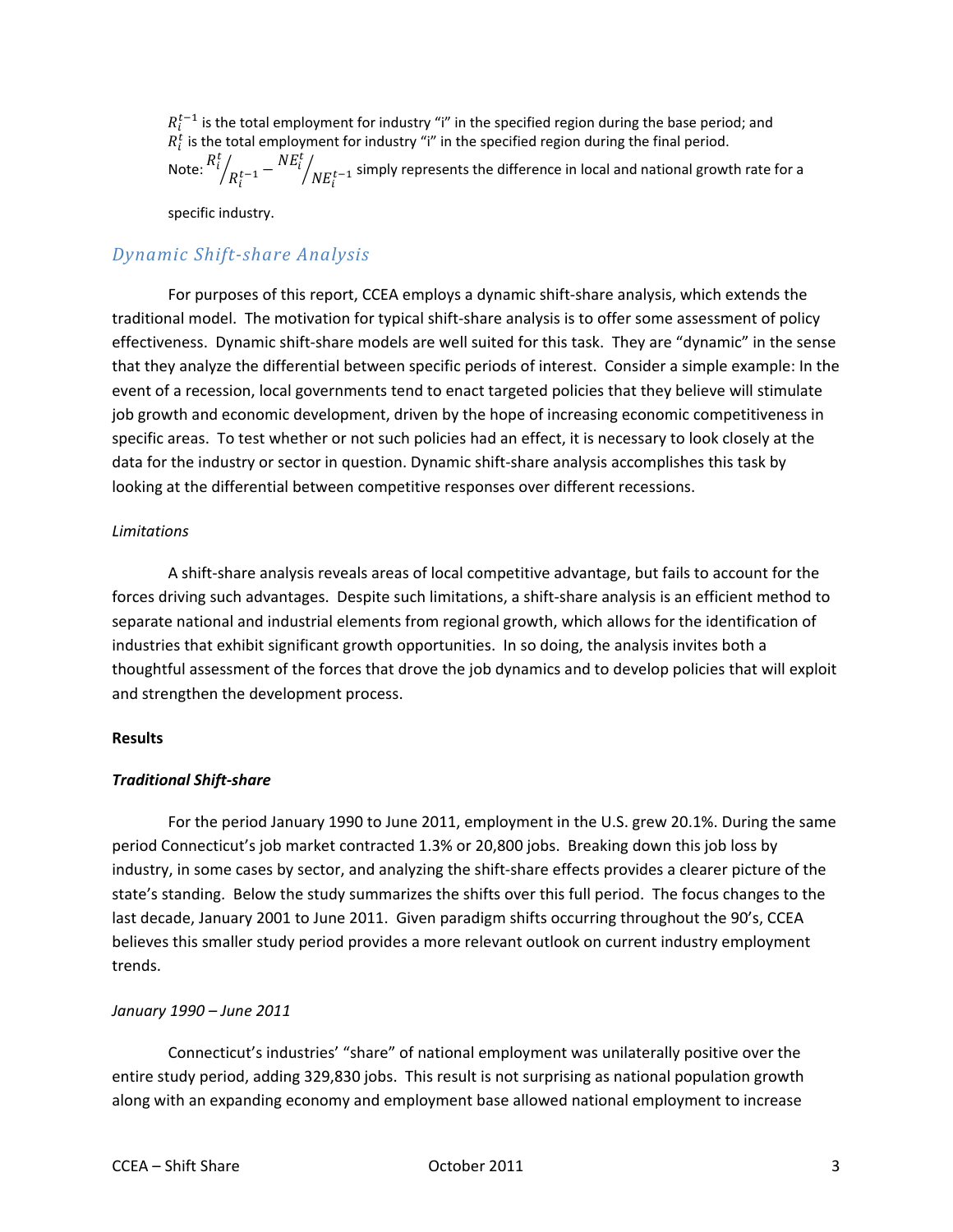rapidly. So why did Connecticut see a net loss over the 21 years? Further exploration of the shift‐share components may provide a reasonable explanation.

| Sector                                 | <b>NS</b> | <b>IM</b> | <b>RS</b> | <b>Total Job</b><br>gain/loss |
|----------------------------------------|-----------|-----------|-----------|-------------------------------|
|                                        |           |           |           |                               |
| Mining & Logging                       | 0.18      | $-0.15$   | $-0.33$   | $-0.30$                       |
| Construction                           | 13.62     | $-12.37$  | $-19.15$  | $-17.90$                      |
| Manufacturing                          | 61.63     | $-166.48$ | $-35.75$  | $-140.60$                     |
| Trade, Transportation & Utilities      | 65.44     | $-34.01$  | $-65.83$  | $-34.40$                      |
| Information                            | 8.69      | $-8.49$   | $-11.79$  | $-11.60$                      |
| <b>Financial Activities</b>            | 31.05     | $-7.06$   | $-45.19$  | $-21.20$                      |
| Professional & Business Services       | 34.26     | 66.79     | $-78.96$  | 22.10                         |
| <b>Education &amp; Health Services</b> | 38.92     | 127.34    | $-45.75$  | 120.50                        |
| Leisure & Hospitality                  | 22.11     | 24.30     | $-21.90$  | 24.50                         |
| <b>Other Services</b>                  | 11.76     | 5.32      | $-14.78$  | 2.30                          |
| Government                             | 42.19     | 2.99      | $-9.37$   | 35.80                         |
| <b>State of Connecticut Total</b>      | 329.83    | $-1.82$   | $-348.81$ | $-20.80$                      |

# **Table 1: Sources of CT Job Changes (000's) January 1990 through June 2011**

Over the 21 year study period, Connecticut's industrial mix did little to help job creation, resulting in 1,820 job losses. The state was burdened by a higher, relative to the nation, concentration of manufacturing jobs – a sector that significantly contracted nationally, seeing a 34.7% decline. Although a large concentration of education and health services jobs – a sector that rapidly expanded nationally, seeing an 84.3% increase – made up for some of the difference, it was not enough to push Connecticut's industrial mix component positive.

Competitively, Connecticut's results are abysmal – represented by the unilaterally negative numbers down the regional shift (RS) column of Table 1. All of the state's industries suffered from poor performance resulting in 348,810 job losses. Performance in financial activities, information, and trade, transportation and utilities (TTU) was exceptionally severe. Financial activities employment fell 13.7% in Connecticut while it grew 15.5% nationally. Employment in the local information industry shrank by 26.8% compared with national flat growth, and TTU dropped 10.5% as opposed to 9.6% growth nationally. For the study period, relatively low competitiveness proved responsible for Connecticut's contracting employment.

According to CCEA's analysis, the only shift‐share component which resulted in positive job growth for Connecticut was national share. The state's idiosyncratic concentration of industries and relative competitiveness weighed extremely heavily on job growth, wholly contributing to the loss over the 21 year period.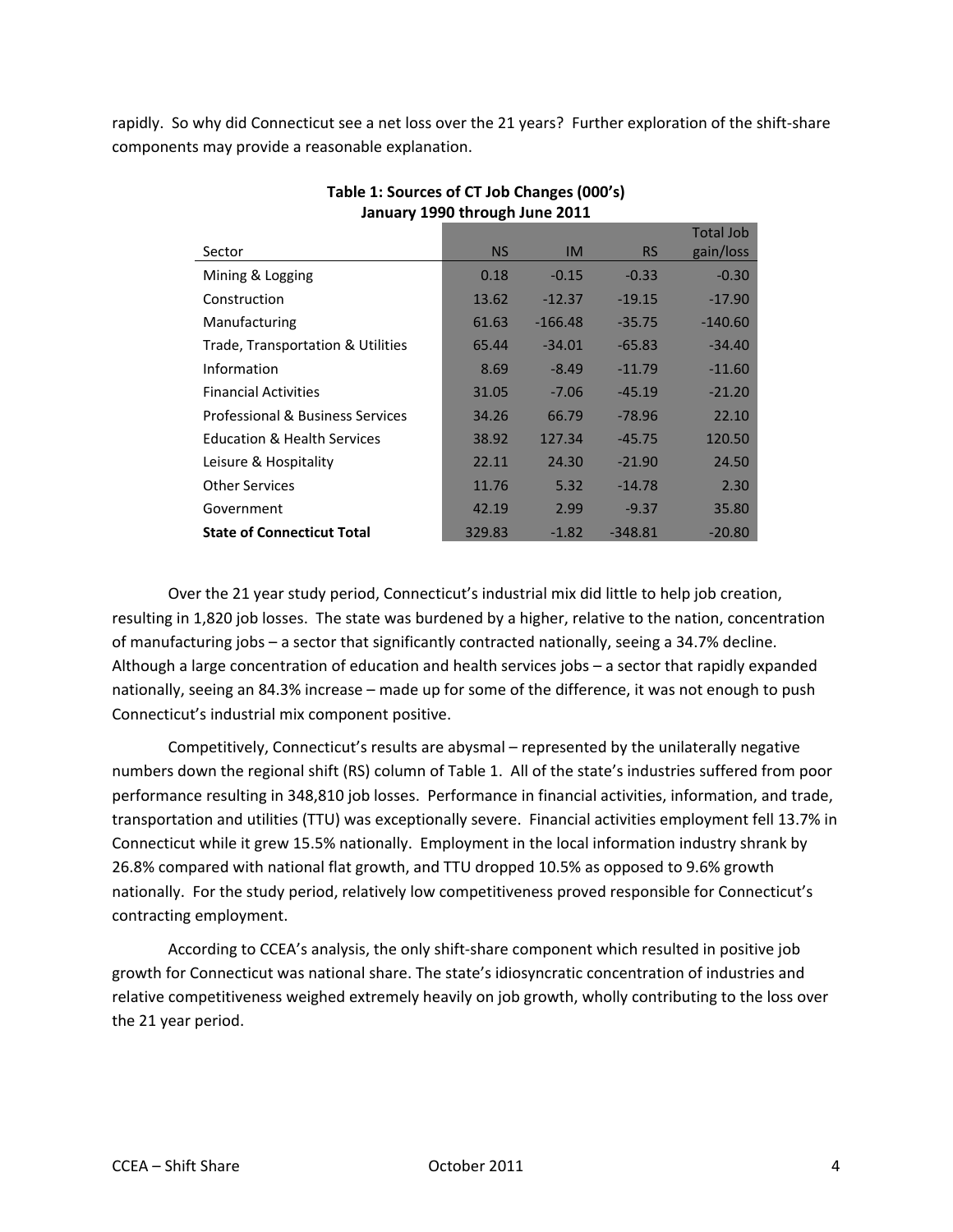Connecticut employment declined by 4.1% ‐ 69,400 jobs ‐ over the 11 year period starting January 2001 and ending June 2011. This compares with a national growth rate for the same period of 0.2%. Had Connecticut grown at the same rate as the nation it's "share" of jobs would have been 3,440. However, the state's specific industrial mix and low performing industries resulted in the job losses mentioned above.

In this more focused study period, as opposed to above, the U.S. economy had many industries that were contracting and many that were expanding. The third column of table 2 shows Connecticut's concentration of each of these industries accounts for 18% of the 69,400 jobs lost. Manufacturing was the industry hit hardest on a national level – total employment fell 31.5% over the 11 year period. In the base year Connecticut was heavily invested, in terms of jobs, in manufacturing with 13.8% of the total workforce. This unfortunate combination resulted in heavy losses within the industry. Connecticut also had a very large portion of total employment, 18.6%, situated in TTU. While the industry only saw a 5% decline nationally, heavy losses resulted from the state's significant concentration.

|                                        |           |           |           | <b>Total Job</b> |
|----------------------------------------|-----------|-----------|-----------|------------------|
| <b>Sector</b>                          | <b>NS</b> | <b>IM</b> | <b>RS</b> | gain/loss        |
| Mining & Logging                       | 0.00      | 0.21      | $-0.31$   | $-0.1$           |
| Construction                           | 0.13      | $-12.53$  | $-2.60$   | $-15.0$          |
| Manufacturing                          | 0.48      | $-74.24$  | 6.16      | $-67.6$          |
| Trade, Transportation & Utilities      | 0.64      | $-16.70$  | $-6.84$   | $-22.9$          |
| Information                            | 0.09      | $-13.00$  | $-2.00$   | $-14.9$          |
| <b>Financial Activities</b>            | 0.29      | $-2.98$   | $-6.51$   | $-9.2$           |
| Professional & Business Services       | 0.44      | 3.72      | $-25.36$  | $-21.2$          |
| <b>Education &amp; Health Services</b> | 0.51      | 74.12     | $-10.13$  | 64.5             |
| Leisure & Hospitality                  | 0.24      | 12.00     | 2.76      | 15.0             |
| <b>Other Services</b>                  | 0.13      | 2.80      | $-3.62$   | $-0.7$           |
| Government                             | 0.50      | 13.70     | $-11.49$  | 2.7              |
| <b>State of Connecticut Total</b>      | 3.44      | $-12.89$  | $-59.95$  | $-69.4$          |

# **Table 2: Sources of CT Job Changes (000's) January 2001 through June 2011**

Most of the above industrial mix losses were offset by education and health services gains. The industry saw 29.9% growth at the national level. In January 2001, Connecticut had 14.8% of its total workforce concentrated in education and health services. With this fairly large share the state was able to benefit strongly from large national growth, as noted by the positive 74,120 jobs for EHS in the third column.

The regional shift, or competitive component, was responsible for the rest of the job loss over the study period. The fourth column of Table 2 shows a total of 59,950 jobs were lost due to the poor performance of Connecticut industries. Professional and business services took the hardest hit losing 25,360 jobs due to a competitive disadvantage. As seen from the table above, very few industries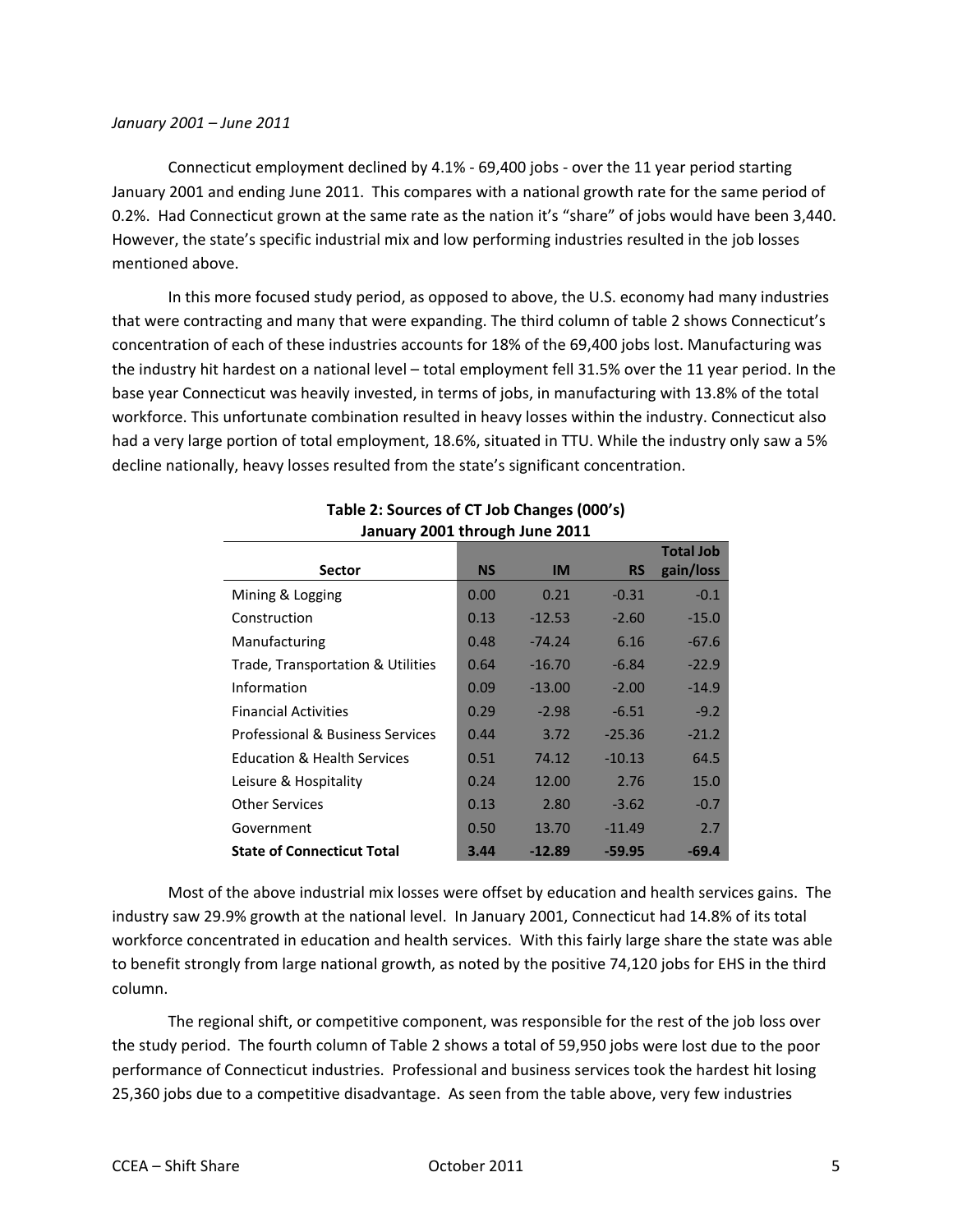experienced competitive job gains and those that did saw relatively small growth. It is no surprise then that the overall effect was so pronounced.

It is noteworthy, however, to discuss the one ray of sunshine in the competitive component: manufacturing. Despite heavy losses sustained nationwide, Connecticut remained competitive in manufacturing. The job losses the industry sustained over the study period were strictly from the national industry contracting. Applying shift‐share analysis to specifically the manufacturing industry (for sectors where the data were available) will allow dissection of Connecticut's competitiveness by sector.

|                                 |           |           |           | <b>Total Job</b> |
|---------------------------------|-----------|-----------|-----------|------------------|
|                                 | <b>NS</b> | <b>IM</b> | <b>RS</b> | gain/loss        |
| <b>Manufacturing</b>            | 0.48      | $-74.24$  | 6.16      | $-67.60$         |
| Chemicals                       | 0.04      | $-4.13$   | $-3.32$   | $-7.40$          |
| <b>Fabricated Metals</b>        | 0.08      | $-9.12$   | $-2.56$   | $-11.60$         |
| Machinery                       | 0.05      | $-6.54$   | $-1.91$   | $-8.40$          |
| Computer & Electronic Products  | 0.05      | $-9.05$   | 0.11      | $-8.90$          |
| <b>Transportation Equipment</b> | 0.10      | $-14.91$  | 11.31     | $-3.50$          |
| Aerospace Products & Parts      | 0.07      | $-1.56$   | 0.39      | $-1.10$          |
| Miscellaneous Manufacturing     | 0.03      | $-2.72$   | $-0.71$   | $-3.40$          |

#### **Table 3: Sources of CT Job Changes in Manufacturing (000's) January 2001 through June 2011**

*Note: columns do not sum as job numbers were not available for every sector in manufacturing over the study period.*

Table 3 shows a shift-share sector breakdown of the manufacturing industry in Connecticut. All available sectors were contracting nationally, and Connecticut was heavily impacted by this decline. As such, the industrial mix (more appropriately "sectoral mix") component is negative for all sectors, reflecting a delineation of job losses associated with a shrinking industry. The positive regional shift effect in all of manufacturing is being carried by the transportation equipment sector which saw a 7.4% decline locally despite a nearly 32% decline nationally. Much of this difference is associated with a relative competitive advantage in the sector. This result can be extrapolated to both the computer and electronic products; and aerospace products and parts sectors, though to a significantly lesser degree.

## *Dynamic Shift‐share*

The Connecticut economy was more severely impacted than the national economy during the recession of July 1990‐May 1991. While the US only lost approximately 1.4% of total jobs, the state of Connecticut lost approximately 3.6% of total jobs. However, the two subsequent recessions have produced the opposite results. The recession of 2001, resulting from the 'Dot Com Bubble,' had a significantly weaker impact on the state's economy compared to the national economy. The most recent recession, which lasted from December 2007 to June 2009, saw the Connecticut economy slightly outperform the national economy in terms of job retention.

The following three subsections highlight the specific impacts of the past three recessions on the Connecticut economy.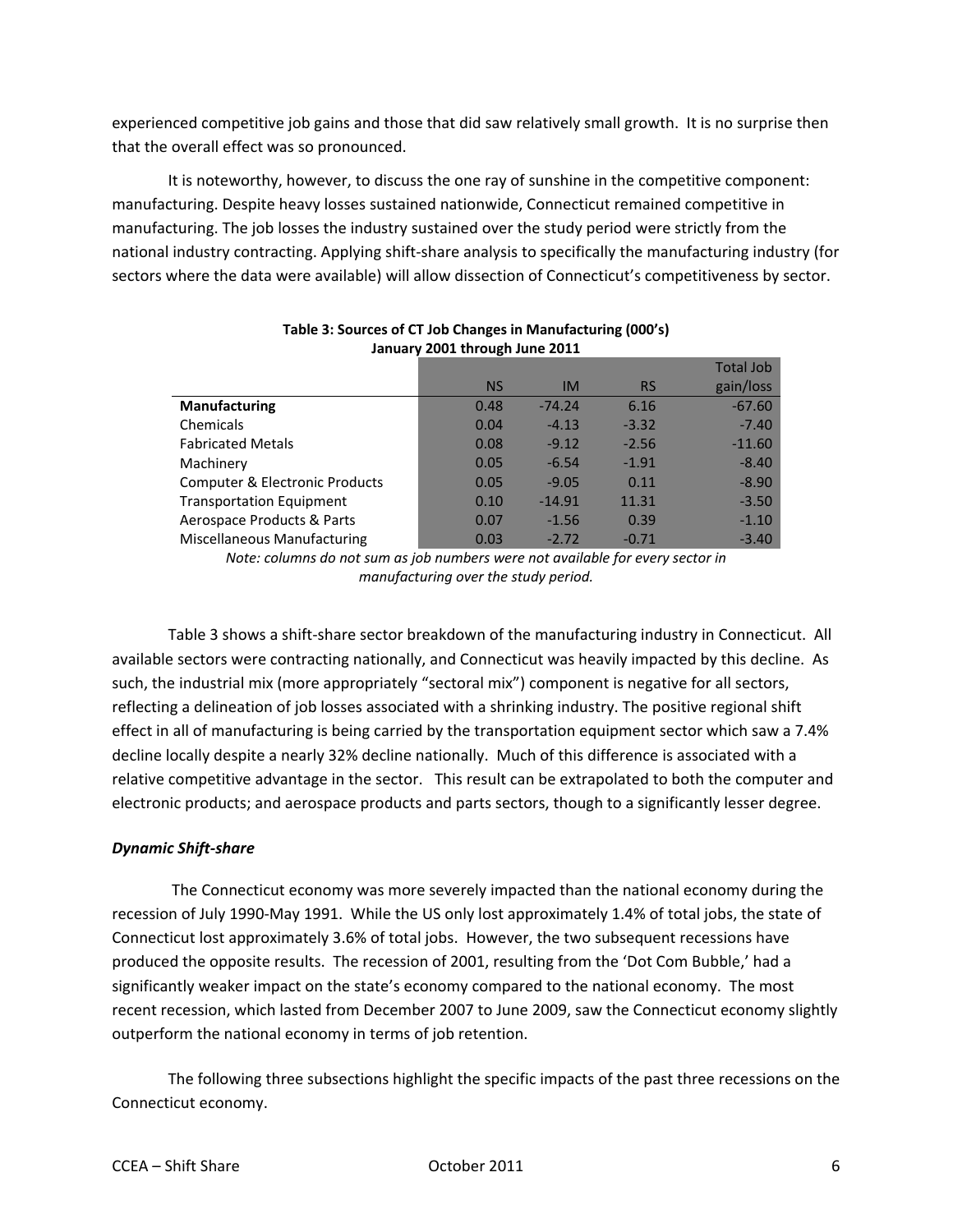#### *July 1990‐May 1991*

During the recession of July 1990‐May 1991, 1.4% of jobs were lost in the US. The Connecticut economy, which was impacted to a much greater degree, lost nearly 3.6% of total employment. At the national level, no sectors experienced a growth in employment. However, within Connecticut the education and health services industry did experience job growth.

Declining national industries included mining and logging; construction; manufacturing; trade, transportation and utilities; professional and business services; and education and health services.

Competitive advantages ‐ in the form of a positive regional shift ‐ for the Connecticut economy were found within the professional and business services; education and health services; and government industries. Of these, only the education and health services sector was growing at the national level.

Manufacturing lost the second most jobs of any industry - approximately 15,400 – during this recession. As would be expected, all manufacturing subsectors also saw a decline in employment. Despite this decline in employment, three manufacturing subsectors ‐ chemicals, fabricated metals, and machinery – within the state performed better than their national industry counterparts.

#### *March 2001‐November 2001*

Effects of the March 2001‐November 2001 recession were considerably greater at the national level than at the state level. During this recession, 1.2% of jobs were lost in the US versus only 0.3% of jobs in Connecticut. At both the national and state levels, only the Financial Activities, Education and Health Services, Other Services and Government sectors experienced a growth in employment.

Declining industries included: Manufacturing, Trade, Transportation and Utilities, Information, and Professional and Business Services.

The fact that Connecticut outperformed the national economy in terms of job retention is an indication of certain competitive advantages within the state's economy. These competitive advantages were spread across a number of sectors. Such industries include Construction, Manufacturing, Trade, Transportation and Utilities, Professional and Business Services, Leisure and Hospitality, and Government.

Despite a positive regional shift within Connecticut, the Manufacturing sector lost the most jobs of any sector – approximately 12,700 jobs – during this recession. All manufacturing subsectors saw a decline in total employment, except for Aerospace Products and Parts. The competitive advantage for Connecticut's manufacturing industry is driven by the positive regional shifts within the state's Machinery, Transportation Equipment, Aerospace Products and Parts, and Miscellaneous Manufacturing sectors.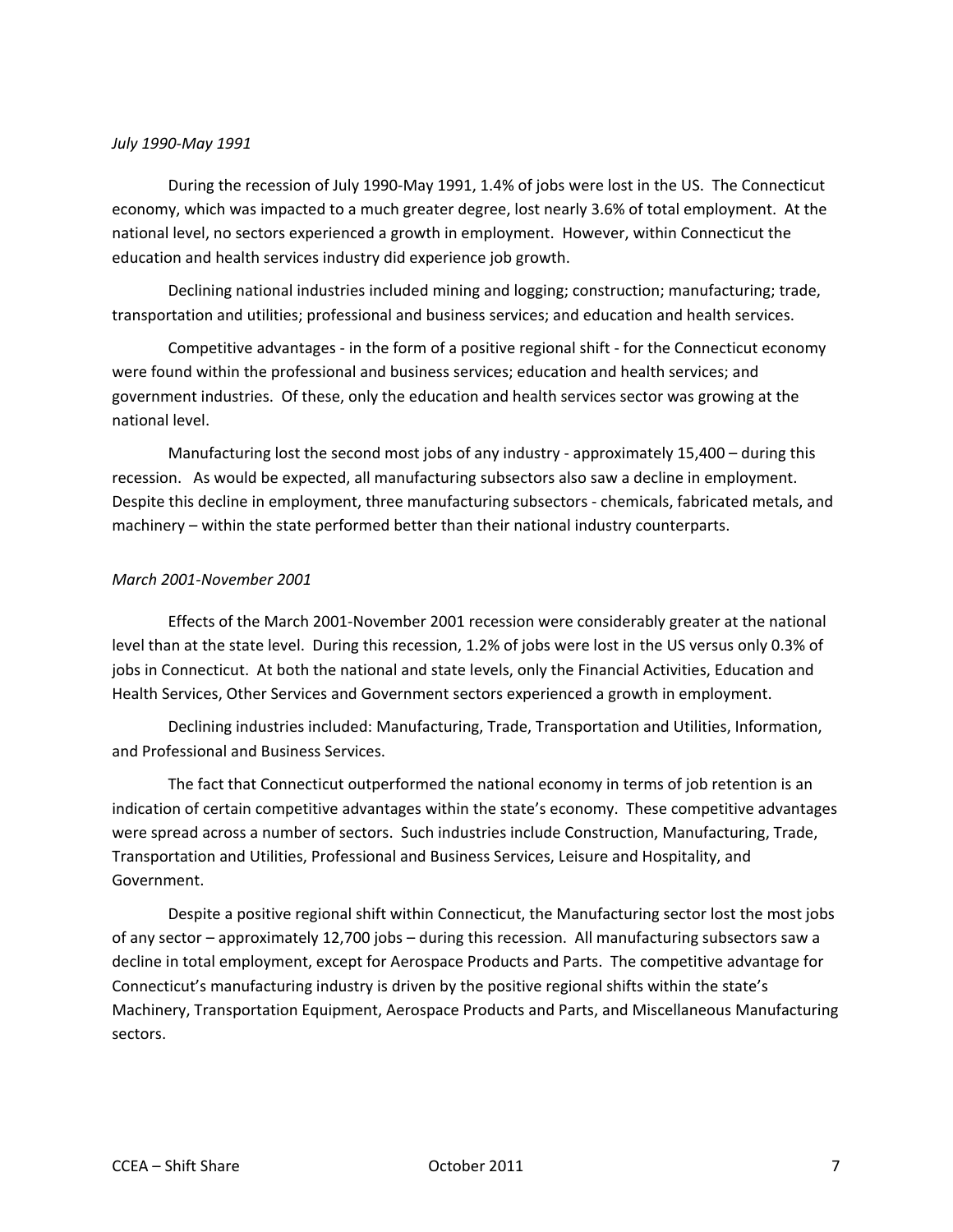#### *December 2007‐June 2009*

During the recession of December 2007‐June 2009, 5.4% of jobs were lost in the US. The Connecticut economy slightly outperformed the national economy, losing 5.2% of jobs. At the national level, only the Education and Health Services and Government sectors experienced growth in employment. At the state level, only the Education and Health Services sector experienced a growth in employment.

Declining industries included: construction; manufacturing; trade transportation and utilities; information; financial activities; and business and professional services.

The positive performance of the state's economy compared with the national is attributable to positive competitive shifts in many industries. Such industries include mining and logging; manufacturing; trade, transportation and utilities; financial activities; education and health services; and leisure and hospitality.

The manufacturing industry continued to exhibit a positive competitive shift during this recession. However, the third largest number of jobs of any sector – approximately 17,900 – was lost here. All manufacturing subsectors also experienced a decline in employment. The positive competitive shift within the state's manufacturing industry is attributable to positive regional shifts in a majority of the manufacturing subsectors. Such increasingly competitive subsectors include fabricated metals; machinery; computer and electronics products; transportation equipment; aerospace products and parts; and miscellaneous manufacturing.

The improvement in the state's competitiveness over the past two recessions is comparable to the overall trend found in our traditional shift‐share analysis. Specifically, the Connecticut manufacturing industry, which experienced especially poor performance compared to the US during the July 1990‐May 1991 recession, has experienced a steady increase in competitiveness – as measured by regional shift. Results indicate that during the most recent recession, manufacturing within the state drastically outperformed the manufacturing industry at the national level.

#### **Summary**

The primary concern for Connecticut's industries is not necessarily on whether jobs were lost, but on whether there are local competitive advantages. The secondary concern is about nature of the industries on a national level, i.e. whether specific industries are expanding or contracting. While these effects are interesting on their own, they provide more information when considered together. Is the state competitive in a growing industry? Is it competitive in a shrinking industry? Perhaps Connecticut does not have a competitive advantage in either. Each of these combinations has implications, and while shift-share analysis is not a behavioral model, it at least points to where industries in Connecticut lie.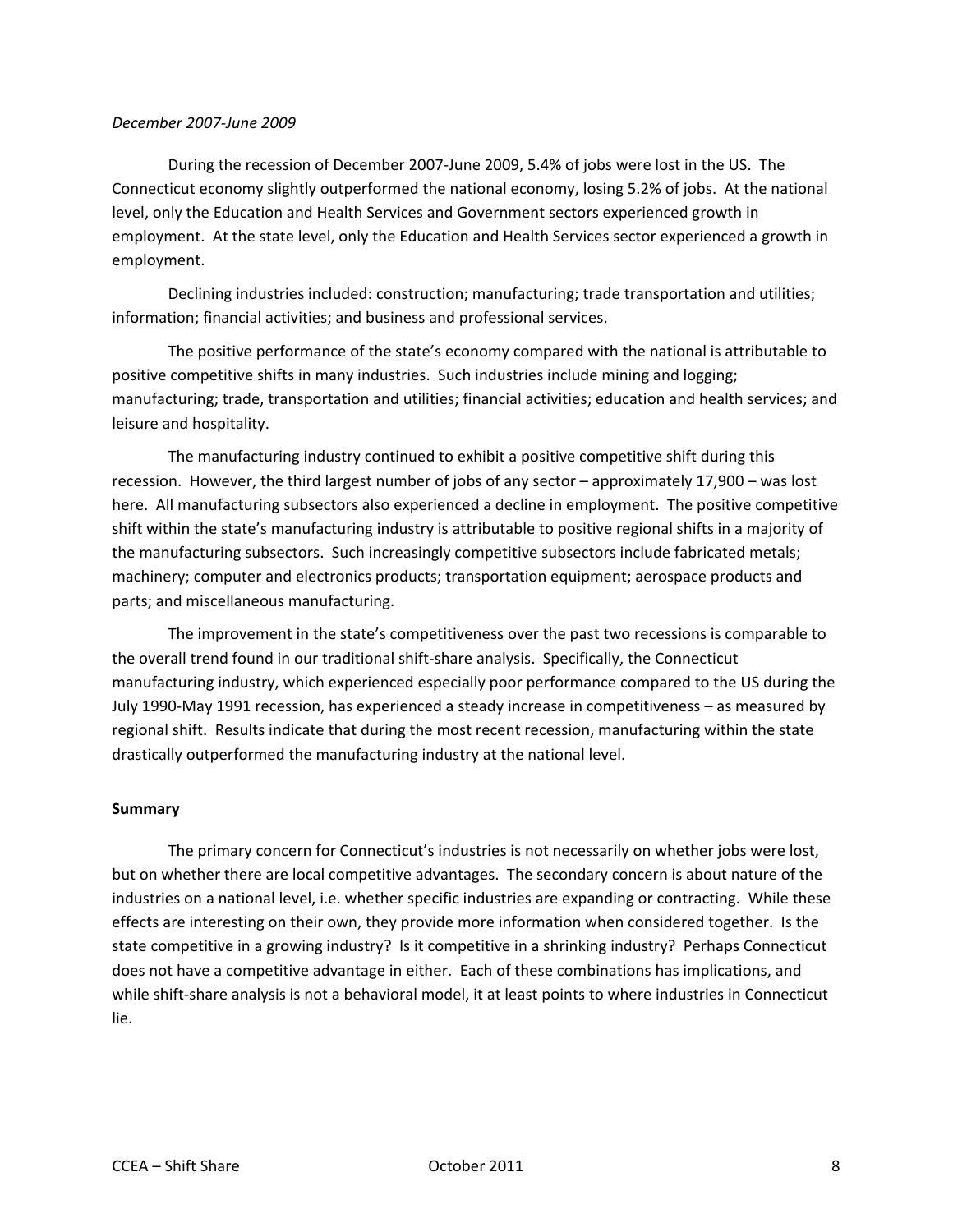*All Industries, January 1990 – June 2011*

| Table 4: Division of Industries by Regional Shift and Industry Mix Effects<br><b>January 1990 – June 2011</b>                                       |                                                                                                                                          |  |
|-----------------------------------------------------------------------------------------------------------------------------------------------------|------------------------------------------------------------------------------------------------------------------------------------------|--|
| <b>Positive RS, Positive IM</b>                                                                                                                     | <b>Positive RS, Negative IM</b>                                                                                                          |  |
| None                                                                                                                                                | None                                                                                                                                     |  |
| <b>Negative RS, Positive IM</b>                                                                                                                     | <b>Negative RS, Negative IM</b>                                                                                                          |  |
| <b>Business and Professional Services</b><br><b>Education and Health Services</b><br>Leisure and Hospitality<br><b>Other Services</b><br>Government | Mining and Logging<br>Construction<br>Trade, Transportation and Utilities<br>Information<br><b>Financial Activities</b><br>Manufacturing |  |

Table 4 is a visual representation of Connecticut's industries over the extended study period from January 1990 through June 2011. It is obvious that during this time there was no local competitive advantage in any industry – the regional shift component was uniformly negative. In addition, as the right half of the table reveals, the majority of industries in Connecticut contracted nationally. The lower right quadrant contains the local industries that not only shrank on a national level but also lacked a competitive advantage; the lower left quadrant contains those that experienced poor local performance but experienced positive national growth.

The lower left quadrant of Table 5 consists of the local industries with relatively poor local performance but employment growth on the national level. Of the five listed, two are of note: professional and business services; and education and health services. These are industries where targeted government policy could improve competitiveness and increase the likelihood Connecticut is able to take advantage of positive industry employment trends.

Again, the lower right quadrant lists the industries that contracted nationally *and* performed weakly in Connecticut over the study period. TTU is second largest local industry in terms of employment, decreasing from 18.5% of the total workforce to 18%. While nothing can be done about national growth, it is important to understand that, competitively, Connecticut is underperforming here.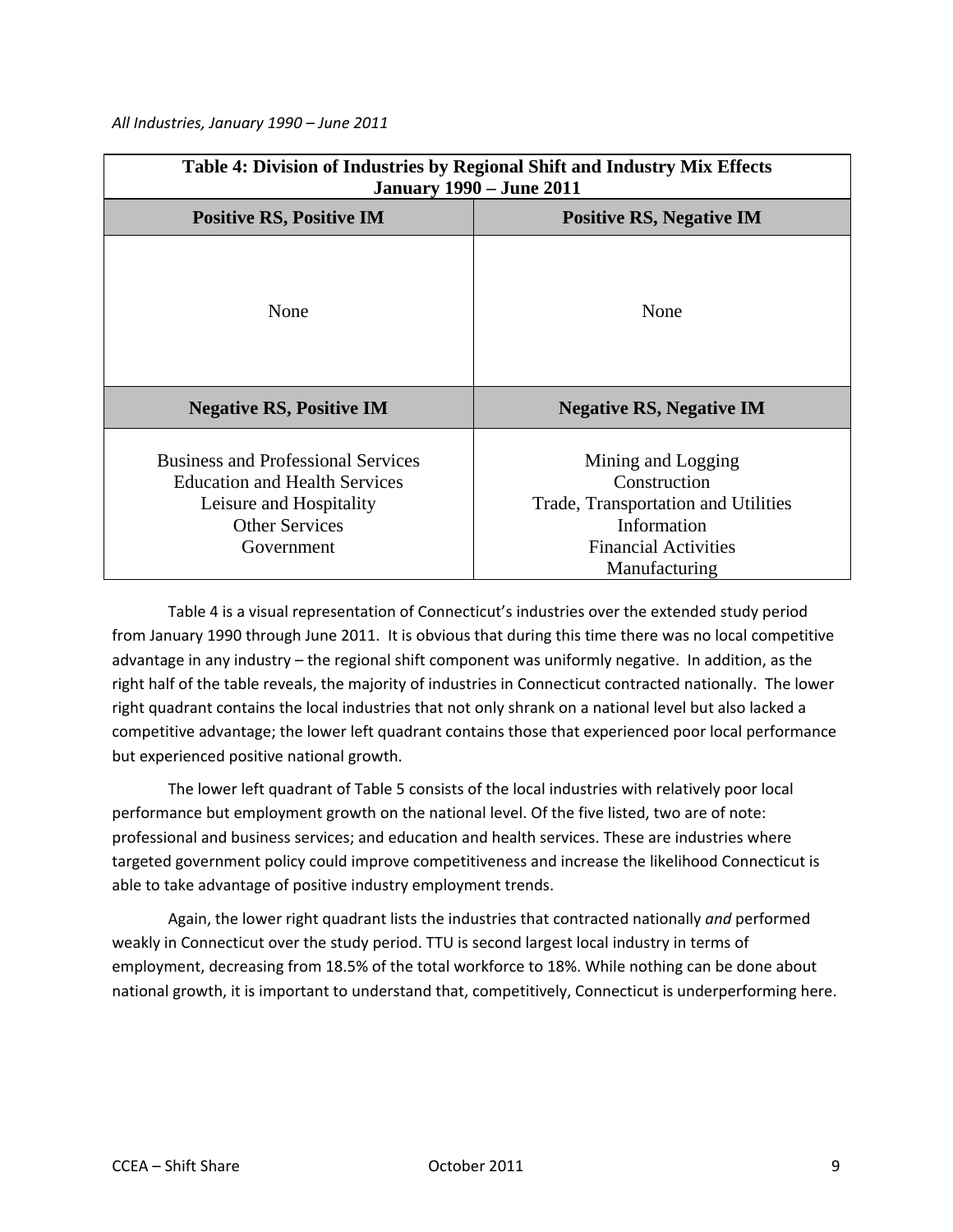*All Industries, January 2001 – June 2011*

| Table 5: Division of Industries by Regional Shift and Industry Mix Effects<br><b>January 2001 - June 2011</b>                                  |                                                                                                   |  |
|------------------------------------------------------------------------------------------------------------------------------------------------|---------------------------------------------------------------------------------------------------|--|
| <b>Positive RS, Positive IM</b>                                                                                                                | <b>Positive RS, Negative IM</b>                                                                   |  |
| Leisure and Hospitality                                                                                                                        | Manufacturing                                                                                     |  |
| <b>Negative RS, Positive IM</b>                                                                                                                | <b>Negative RS, Negative IM</b>                                                                   |  |
| Mining and Logging<br><b>Professional and Business Services</b><br><b>Education and Health Services</b><br><b>Other Services</b><br>Government | Construction<br>Trade, Transportation and Utilities<br>Information<br><b>Financial Activities</b> |  |

 From January 2001 to June 2011 Connecticut had two industries that performed competitively. Manufacturing, despite significant nationwide contraction, experienced a competitive advantage in Connecticut over the study period. As stated earlier, the positive regional shift is largely thanks to transportation equipment manufacturing, although the computer and electronics products sector; and the aerospace products and parts sector were marginally positive. Over the ten year study period, only one Connecticut industry saw positive national growth *and* a local competitive advantage: leisure and hospitality. Locally, the industry saw 12.5% growth over the study period while, nationally, the industry grew by 10.2%.

## **Conclusion**

It is obvious from the results above that Connecticut's industrial performance from 1990 through 2011 was exceptionally poor. No single state industry experienced a competitive advantage. CCEA's analysis concludes that this lack of competitiveness was almost solely responsible for the 20,800 local job losses over the period, despite 20% national employment growth. While this is valuable information, it lends little to policy analysis or to reveal current trends

Analysis of the shorter, more recent time frame, 2001 to 2011, revealed two key pieces of information. First, Connecticut's manufacturing and leisure and hospitality sectors outperformed the national pattern. This result indicates a comparative advantage in both industries, manufacturing having a relatively greater effect. The industry's competitive advantage is especially important because the job losses sustained in manufacturing were a large portion of the total losses seen by the state. The